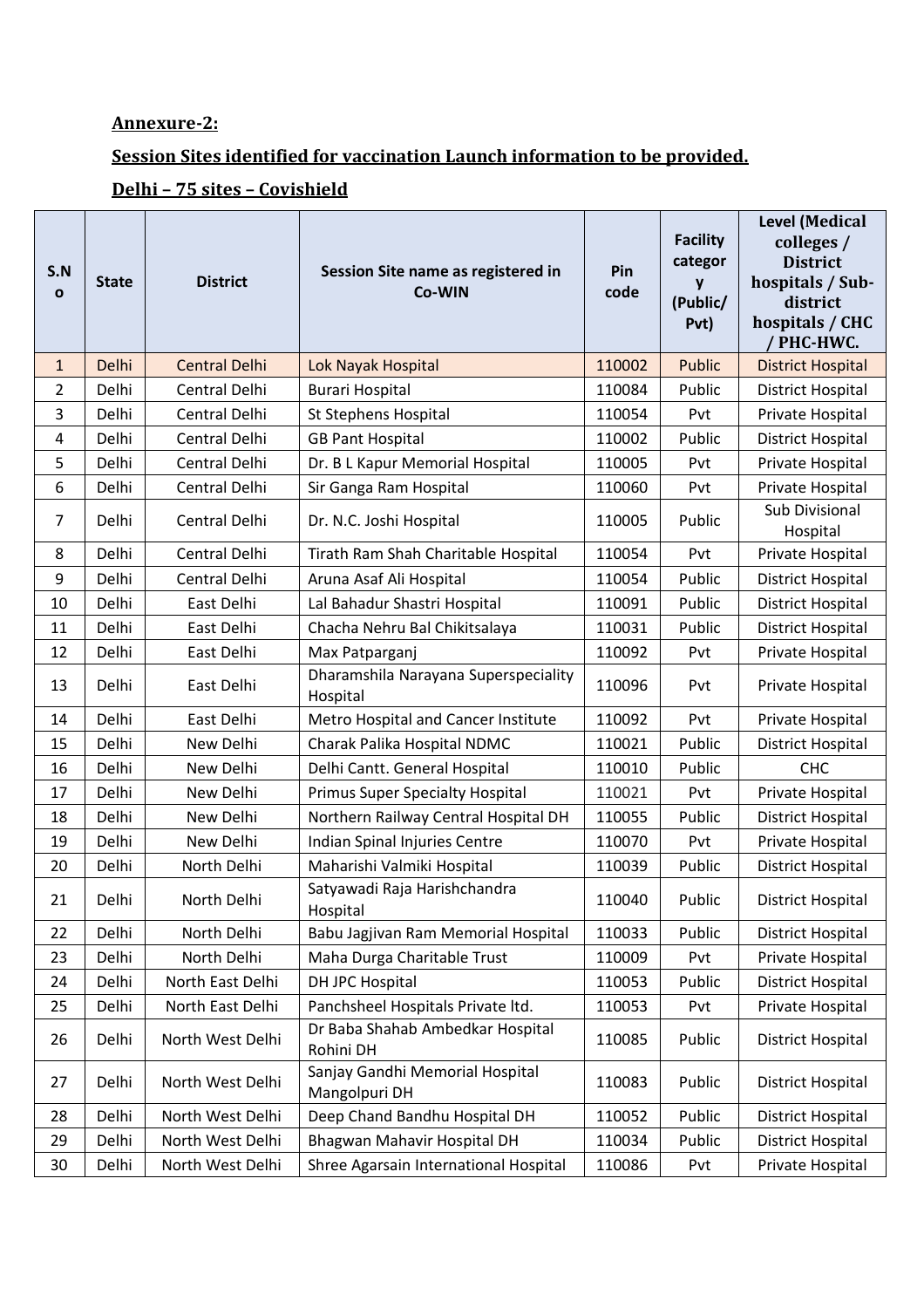| 31 | Delhi | North West Delhi | Fortis Hospital Shalimar Bagh                                | 110088 | Pvt    | Private Hospital                  |
|----|-------|------------------|--------------------------------------------------------------|--------|--------|-----------------------------------|
| 32 | Delhi | North West Delhi | Max Hospital                                                 | 110088 | Pvt    | Private Hospital                  |
| 33 | Delhi | North West Delhi | Jaipur Golden Hospital                                       | 110085 | Pvt    | Private Hospital                  |
| 34 | Delhi | North West Delhi | Saroj Super Specialty Hospital                               | 110085 | Pvt    | Private Hospital                  |
| 35 | Delhi | North West Delhi | Rajiv Gandhi Cancer Hospital                                 | 110085 | Pvt    | Private Hospital                  |
| 36 | Delhi | Shahdara         | Doctor Hegdewar Arogya Sansthan<br>DH                        | 110032 | Public | District Hospital                 |
| 37 | Delhi | Shahdara         | Delhi State Cancer Institute DH                              | 110095 | Public | <b>Sub Divisional</b><br>Hospital |
| 38 | Delhi | Shahdara         | Guru Teg Bahadur Hospital DH                                 | 110095 | Public | District Hospital                 |
| 39 | Delhi | Shahdara         | Rajiv Gandhi Super Speciality Hospital<br><b>Tahirpur DH</b> | 110093 | Public | <b>District Hospital</b>          |
| 40 | Delhi | Shahdara         | IG ESI Hospital DH                                           | 110095 | Public | Sub Divisional<br>Hospital        |
| 41 | Delhi | Shahdara         | Shanti Mukand Hospital                                       | 110092 | Pvt    | Private Hospital                  |
| 42 | Delhi | South Delhi      | Dr. Ambedkar Nagar SectorV DH                                | 110062 | Public | <b>District Hospital</b>          |
| 43 | Delhi | South Delhi      | Max Smart Super Specialty Hospital                           | 110017 | Pvt    | Private Hospital                  |
| 44 | Delhi | South Delhi      | Pushpawati Singhania Hospital<br>Research Institute          | 110017 | Pvt    | Private Hospital                  |
| 45 | Delhi | South Delhi      | <b>ILBS Hospital</b>                                         | 110070 | Public | <b>District Hospital</b>          |
| 46 | Delhi | South Delhi      | Sitaram Bhartiya Institute of Science<br>Research            | 110016 | Pvt    | Private Hospital                  |
| 47 | Delhi | South Delhi      | Pt. Madan Mohan Malaviya Hospital                            | 110017 | Public | <b>District Hospital</b>          |
| 48 | Delhi | South Delhi      | Medeor Hospital                                              | 110016 | Pvt    | Private Hospital                  |
| 49 | Delhi | South East Delhi | <b>Batra Hospital And Medical Research</b><br>Centre         | 110062 | Pvt    | Private Hospital                  |
| 50 | Delhi | South East Delhi | Hakeem Abdul Hameed Centenary<br>Hospital                    | 110062 | Pvt    | Private Hospital                  |
| 51 | Delhi | South East Delhi | Mool Chand Kharaiti Ram Hospital                             | 110024 | Pvt    | Private Hospital                  |
| 52 | Delhi | South East Delhi | <b>Fortis Escorts Heart Institute</b>                        | 110025 | Pvt    | Private Hospital                  |
| 53 | Delhi | South East Delhi | National Heart Institute                                     | 110065 | Pvt    | Private Hospital                  |
| 54 | Delhi | South East Delhi | <b>VIMHANS Hospital</b>                                      | 110065 | Pvt    | Private Hospital                  |
| 55 | Delhi | South East Delhi | <b>Holy Family Hospital</b>                                  | 110025 | Pvt    | Private Hospital                  |
| 56 | Delhi | South East Delhi | Indraprastha Apollo Hospitals                                | 110076 | Pvt    | Private Hospital                  |
| 57 | Delhi | South West Delhi | Aakash Hospital                                              | 110075 | Pvt    | Private Hospital                  |
| 58 | Delhi | South West Delhi | Dental Centre Manipal Hospital                               | 110075 | Pvt    | Private Hospital                  |
| 59 | Delhi | South West Delhi | Ayushman Hospital                                            | 110075 | Pvt    | Private Hospital                  |
| 60 | Delhi | South West Delhi | Venkateshwar Hospital                                        | 110075 | Pvt    | Private Hospital                  |
| 61 | Delhi | South West Delhi | Maharaja Agreson Dwarka                                      | 110077 | Pvt    | Private Hospital                  |
| 62 | Delhi | South West Delhi | Rao Tula Ram Hospital                                        | 110073 | Public | District Hospital                 |
| 63 | Delhi | South West Delhi | Shri Dada Dev Matri Avum Shishu<br>Chikitsalya Hosp.         | 110073 | Public | Sub Divisional<br>Hospital        |
| 64 | Delhi | South West Delhi | Divya Prastha Hospital                                       | 110045 | Pvt    | Private Hospital                  |
| 65 | Delhi | South West Delhi | <b>Bhagat Chandra Hospital</b>                               | 110045 | Pvt    | Private Hospital                  |
| 66 | Delhi | West Delhi       | Acharya Shree Bhikshu Hospital DH                            | 110015 | Public | District Hospital                 |
| 67 | Delhi | West Delhi       | Deendayal Upadhyay Hospital DH                               | 110064 | Public | District Hospital                 |